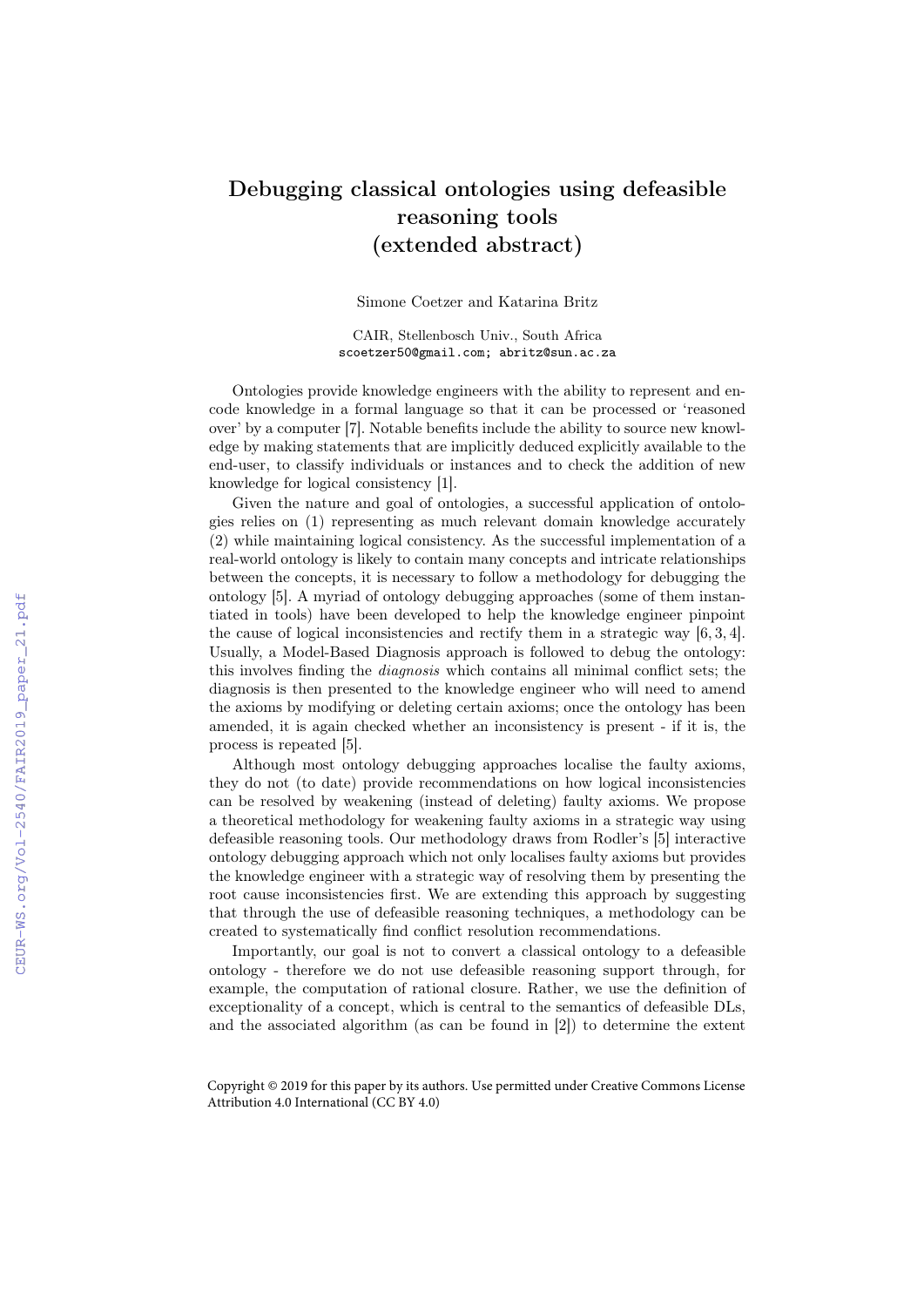## 2 Coetzer and Britz

of a concept's exceptionality (their ranking); then, starting with the statements containing the most general concepts (the least exceptional concepts) weakened versions of the original statements are constructed; this is done until all inconsistencies have been resolved. Consider how this methodology can be applied to the following set of statements in an example ontology:

 $User \sqsubseteq \neg \exists AccessTo.Configuration$  $Staff \sqsubseteq User$  $Staff \sqsubseteq \exists AccessTo.ConfidentialInfo$  $BlackListedStaff \subseteq Staff$  $BlackListedStaff \sqsubseteq \neg \exists AccessTo.ConfidentialInfo$ 

When running the ranking algorithm, the concept 'User' is the most general exceptional concept; the concept 'Staff' is more exceptional than the concept of 'User'. Starting with the least exceptional concept, 'User', we then weaken statements containing this concept on the left hand side of the axiom by using a conjunction between the current concept under investigation and the negation of the concept associated with it on the next level of exceptionality (Staff) - in this phase, the ontology is transformed as follows:

 $User \sqcap \neg Staff \sqsubseteq \neg \exists AccessTo.ConfidentialInfo$  $Staff \sqsubseteq User$  $Staff \sqsubseteq \exists AccessTo.ConfidentialInfo$  $BlackListedStaff \sqsubseteq Staff$  $BlackListedStaff \sqsubseteq \neg \exists AccessTo.ConfidentialInfo$ 

The ranking of all concepts is again calculated and the first exceptional concept, 'User' has now been resolved. Then, we move onto the next concept, Staff, which is now the most general exceptional concept. The same kind of transformation is performed on axioms containing 'Staff' on the left hand side (with the exclusion of axioms containing one of the previous exceptional statements on the right hand side):

 $User \sqcap \neg Staff \sqsubseteq \neg \exists AccessTo.ConfidentialInfo$  $Staff \sqsubseteq User$  $Staff \sqcap \neg BlackListedStaff \sqsubseteq \exists AccessTo.ConfidentialInfo$  $BlackListedStaff \subseteq Staff$  $BlackListedStaff \sqsubseteq \neg \exists AccessTo.ConfidentialInfo$ 

The forward-looking goal of this research is to provide a methodological foundation which could, in future, lead to the development and implementation of an inconsistency resolution recommender tool that is fully integrated with the ontology development environment.